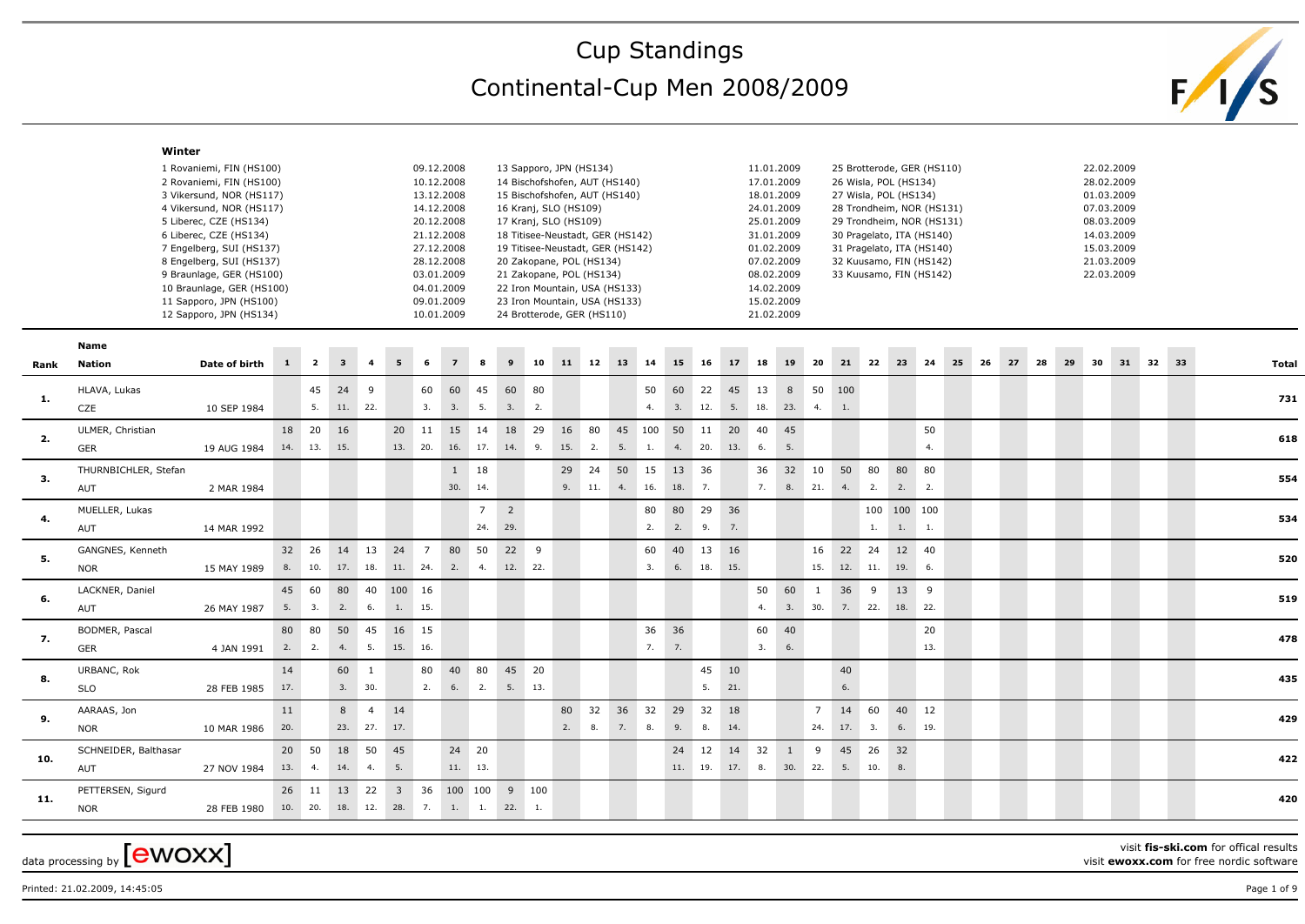|         | Name                      |                                                            |   |                    |                |     |         |     |                                       |            |               |     |                          |                |         |                        |                         |      |                |                           |                |                |        |     |       |       |    |    |  |          |       |
|---------|---------------------------|------------------------------------------------------------|---|--------------------|----------------|-----|---------|-----|---------------------------------------|------------|---------------|-----|--------------------------|----------------|---------|------------------------|-------------------------|------|----------------|---------------------------|----------------|----------------|--------|-----|-------|-------|----|----|--|----------|-------|
| Rank    | Nation                    | Date of birth 1 2 3 4 5 6 7 8 9 10 11 12 13 14 15 16 17 18 |   |                    |                |     |         |     |                                       |            |               |     |                          |                |         |                        |                         |      | 19 20          |                           |                | 21 22 23 24    |        |     | 25 26 | 27 28 | 29 | 30 |  | 31 32 33 | Total |
|         | FETTNER, Manuel           |                                                            |   | 60 36 15 18        |                |     |         |     | 45 60                                 |            |               |     |                          |                |         |                        |                         |      | 50             |                           |                | 26 36 22 45    |        |     |       |       |    |    |  |          |       |
| 12.     | AUT                       | 17 JUN 1985 3. 7. 16. 14.                                  |   |                    |                |     |         |     | 5. 3.                                 |            |               |     |                          |                |         |                        |                         |      | 4.             |                           |                | 10. 7. 12. 5.  |        |     |       |       |    |    |  |          | 413   |
|         | HOCKE, Stephan            |                                                            |   | 100 100 100 100    |                |     |         |     |                                       |            |               |     |                          |                |         |                        |                         |      |                |                           |                |                |        |     |       |       |    |    |  |          |       |
| 13.     | <b>GER</b>                | 20 OCT 1983 1. 1. 1. 1.                                    |   |                    |                |     |         |     |                                       |            |               |     |                          |                |         |                        |                         |      |                |                           |                |                |        |     |       |       |    |    |  |          | 400   |
|         | SKLETT, Vegard            |                                                            |   | 1 32 11            |                |     | 18 5    |     |                                       |            |               |     | 45 100 60                |                | 100     |                        |                         |      |                |                           |                |                |        |     |       |       |    |    |  |          |       |
| 14.     | <b>NOR</b>                | 10 FEB 1986 30. 8. 20.                                     |   |                    |                |     | 14. 26. |     |                                       |            |               |     | 5. 1. 3.                 |                |         | 1.                     |                         |      |                |                           |                |                |        |     |       |       |    |    |  |          | 372   |
|         | UNTERBERGER, David        |                                                            |   | 14  26  45  60  12 |                |     |         |     |                                       |            | 8 10 32 36 32 |     |                          | 11 29          |         | 22 14                  |                         |      | 20             |                           |                |                |        |     |       |       |    |    |  |          |       |
| 15.     | AUT                       | 23 SEP 1988 17. 10. 5. 3. 19.                              |   |                    |                |     |         |     | 23. 21. 8. 7.                         |            |               |     | 8.                       | 20. 9. 12. 17. |         |                        |                         |      | 13.            |                           |                |                |        |     |       |       |    |    |  |          | 371   |
|         | MUSIOL, Julian            |                                                            |   | 60 29 22 6         |                |     |         | 40  |                                       |            |               |     | $12 \quad 5 \quad 7$     |                |         |                        | 100 26                  |      |                |                           |                | 20 24          |        |     |       |       |    |    |  |          |       |
| 16.     | <b>GER</b>                | 4 APR 1986 3. 9. 12. 25.                                   |   |                    |                |     |         | 6.  |                                       |            |               |     | 19. 26. 24.              |                |         |                        | 1. 10.                  |      |                |                           |                | 13. 11.        |        |     |       |       |    |    |  |          | 351   |
|         | MUELLER, Roland           |                                                            |   |                    | 14 40 15       |     |         |     | 45 60 29                              |            |               |     |                          |                |         |                        |                         |      | 80             |                           |                | 15 13 18       |        |     |       |       |    |    |  |          |       |
| 17.     | <b>AUT</b>                | 16 DEC 1986                                                |   |                    | 17. 6. 16.     |     |         |     | 5. 3. 9.                              |            |               |     |                          |                |         |                        |                         |      | 2.             |                           |                | 16. 18. 14.    |        |     |       |       |    |    |  |          | 329   |
|         | MECHLER, Maximilian       |                                                            |   | 36 2               |                | 10  |         | 29  |                                       |            |               |     | 50 60 26                 |                |         |                        |                         |      |                |                           |                | 14  15  36  36 |        |     |       |       |    |    |  |          |       |
| 18.     | <b>GER</b>                | 3 JAN 1984 7. 29.                                          |   |                    |                | 21. |         | 9.  |                                       |            |               |     | 4. 3. 10.                |                |         |                        |                         |      |                |                           |                | 17. 16. 7. 7.  |        |     |       |       |    |    |  |          | 314   |
|         | SEDLAK, Borek             |                                                            |   |                    | 15 29 15       |     |         | 50  |                                       |            |               |     |                          |                | 22 8    |                        |                         |      |                |                           | 80 60          |                |        | 32  |       |       |    |    |  |          |       |
| 19.     | CZE                       | 15 JUN 1981                                                |   |                    | 16. 9. 16.     |     |         | 4.  |                                       |            |               |     |                          |                | 12. 23. |                        |                         |      |                | 2. 3.                     |                |                |        | 8.  |       |       |    |    |  |          | 311   |
|         | SCHABEREITER, Florian     |                                                            |   |                    |                |     |         |     | 45  26  10  7  80  32  14  24         |            |               |     |                          |                | 7 20    |                        |                         |      |                |                           |                |                | 32 14  |     |       |       |    |    |  |          |       |
| $= 19.$ | AUT                       | 10 FEB 1991 5. 10. 21. 24. 2. 8. 17. 11.                   |   |                    |                |     |         |     |                                       |            |               |     |                          |                | 24. 13. |                        |                         |      |                |                           |                |                | 8. 17. |     |       |       |    |    |  |          | 311   |
|         | SIMON, Erik               |                                                            |   |                    |                |     |         |     |                                       |            |               |     |                          | 13  14  40  14 |         |                        |                         |      |                | 45 24 18 6 22 50 26       |                |                |        |     |       |       |    |    |  |          |       |
| 21.     | GER                       | 21 AUG 1987                                                |   |                    |                |     |         |     |                                       |            |               |     |                          | 18. 17. 6. 17. |         |                        |                         |      |                | 5. 11. 14. 25. 12. 4. 10. |                |                |        |     |       |       |    |    |  |          | 272   |
|         | HRGOTA, Robert            |                                                            | 7 |                    |                |     |         |     | 26 32 7 1 29 5 16 32                  |            |               |     |                          |                | 18 45   |                        | 24                      |      |                |                           | 29             |                |        |     |       |       |    |    |  |          |       |
| 22.     | <b>SLO</b>                | 2 AUG 1988 24.                                             |   |                    |                |     |         |     | 10. 8. 24. 30. 9. 26. 15. 8.          |            |               |     |                          |                | 14. 5.  |                        | 11.                     |      |                |                           | 9.             |                |        |     |       |       |    |    |  |          | 271   |
|         | BOGNER, Tobias            |                                                            |   | 29 3 20 80         |                |     |         | 14  |                                       |            |               |     |                          |                |         | $2 \qquad 3 \qquad 10$ |                         | 36 6 |                |                           | 32 9 6         |                | 11     |     |       |       |    |    |  |          |       |
| 23.     | <b>GER</b>                | 28 MAY 1990 9. 28. 13. 2.                                  |   |                    |                |     |         | 17. |                                       |            |               |     |                          |                |         |                        | 29. 28. 21. 7. 25.      |      |                |                           |                | 8. 22. 25. 20. |        |     |       |       |    |    |  |          | 261   |
|         | STROLZ, Andreas           |                                                            |   |                    |                |     | 22      |     |                                       |            | 80 60         |     |                          |                |         |                        | 18                      |      | $3^{\circ}$ 9  |                           | 7 <sup>7</sup> |                | 45 5   |     |       |       |    |    |  |          |       |
| 24.     | AUT                       | 1 AUG 1988                                                 |   |                    |                |     | 12.     |     |                                       |            | 2. 3.         |     |                          |                |         |                        | 14.                     |      | 28. 22.        |                           | 24.            |                | 5. 26. |     |       |       |    |    |  |          | 249   |
|         | OKABE, Takanobu           |                                                            |   |                    |                |     |         |     |                                       |            |               |     | 100 45 100               |                |         |                        |                         |      |                |                           |                |                |        |     |       |       |    |    |  |          |       |
| 25.     | <b>JPN</b>                |                                                            |   |                    |                |     |         |     |                                       |            |               |     | $1. \qquad 5. \qquad 1.$ |                |         |                        |                         |      |                |                           |                |                |        |     |       |       |    |    |  |          | 245   |
|         | MATURA, Jan               |                                                            |   |                    |                |     |         |     | 12 22 60                              |            |               |     |                          | 6              |         | 26 7                   |                         | 8 4  | 5 <sup>5</sup> |                           | 80             |                |        | 10  |       |       |    |    |  |          |       |
| 26.     | CZE                       | 29 JAN 1980                                                |   |                    |                |     |         |     |                                       | 19. 12. 3. |               |     |                          |                |         |                        | 25. 10. 24. 23. 27. 26. |      |                |                           | 2.             |                |        | 21. |       |       |    |    |  |          | 240   |
|         | ELVERUM SORSELL, Kim Rene |                                                            |   | 4 2 36 24          |                |     |         |     | 22 36 40 15 26                        |            |               |     |                          |                |         |                        |                         |      |                |                           | 5 24           |                |        |     |       |       |    |    |  |          |       |
| 27.     | <b>NOR</b>                | 6 OCT 1988 27. 29. 7. 11.                                  |   |                    |                |     |         |     | 12. 7. 6. 16. 10.                     |            |               |     |                          |                |         |                        |                         |      |                | 26. 11.                   |                |                |        |     |       |       |    |    |  |          | 234   |
|         | CIKL, Martin              |                                                            |   | 12 10 10 29        |                |     |         |     | 13  26  9  100  14                    |            |               |     |                          |                |         |                        |                         |      |                |                           |                |                |        |     |       |       |    |    |  |          |       |
| 28.     | CZE                       | 17 AUG 1987 19. 21. 21. 9.                                 |   |                    |                |     |         |     | 18. 10. 22. 1. 17.                    |            |               |     |                          |                |         |                        |                         |      |                |                           |                |                |        |     |       |       |    |    |  |          | 223   |
|         | ROENSEN, Atle Pedersen    |                                                            |   |                    | 5 <sub>1</sub> |     |         |     | 15 100 10 13                          |            |               | 22  |                          |                |         |                        |                         |      | 14 29          |                           |                |                |        | 14  |       |       |    |    |  |          |       |
| 29.     | <b>NOR</b>                | 13 AUG 1988                                                |   |                    | 26.            |     |         |     | $16. \qquad 1. \qquad 21. \qquad 18.$ |            |               | 12. |                          |                |         |                        |                         |      | 17. 9.         |                           |                |                |        | 17. |       |       |    |    |  |          | 222   |
|         | KOZISEK, Cestmir          |                                                            |   |                    |                |     |         |     | 18 18 4 2 6 20 5 32 8                 |            |               |     |                          |                | 13 9    |                        |                         |      |                | 45 11                     |                |                |        | 18  |       |       |    |    |  |          |       |
| 30.     | CZE                       | 9 NOV 1991 14. 14. 27. 29. 25. 13. 26. 8. 23.              |   |                    |                |     |         |     |                                       |            |               |     |                          |                | 18. 22. |                        |                         |      |                | 5. 20.                    |                |                |        | 14. |       |       |    |    |  |          | 209   |
|         |                           |                                                            |   |                    |                |     |         |     |                                       |            |               |     |                          |                |         |                        |                         |      |                |                           |                |                |        |     |       |       |    |    |  |          |       |

data processing by  ${\rm [ewoxx]}$ 

visit **fis-ski.com** for offical results

visit **ewoxx.com** for free nordic software

Printed: 21.02.2009, 14:45:05 Page 2 of 9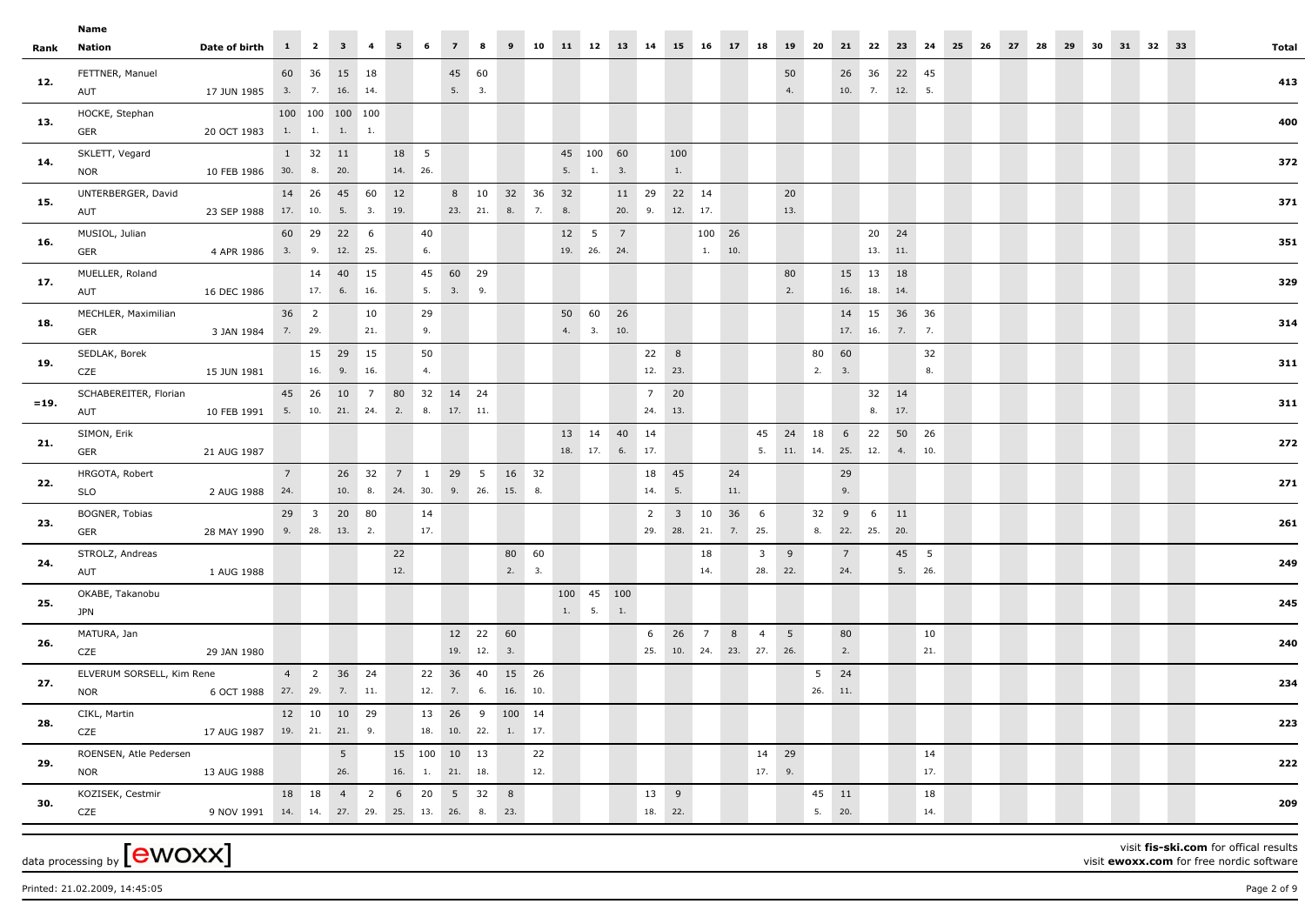|       | Name<br>$1 \quad 2$<br>$3 \quad 4$<br>11 12 13 14<br>5 <sub>1</sub><br>6<br>10<br>15 16<br>18<br>20<br>21 22 23<br>30<br>31 32 33<br>Date of birth<br>$\overline{7}$<br>8<br>9<br>17<br>19<br>24<br>25<br>26<br>27<br>28<br>29<br><b>Nation</b> |  |  |  |                        |                  |                       |      |                                   |             |                                |                |                               |                        |                                         |          |                    |           |                       |                          |                 |                  |                         |                             |             |                 |                                          |         |
|-------|-------------------------------------------------------------------------------------------------------------------------------------------------------------------------------------------------------------------------------------------------|--|--|--|------------------------|------------------|-----------------------|------|-----------------------------------|-------------|--------------------------------|----------------|-------------------------------|------------------------|-----------------------------------------|----------|--------------------|-----------|-----------------------|--------------------------|-----------------|------------------|-------------------------|-----------------------------|-------------|-----------------|------------------------------------------|---------|
| Total |                                                                                                                                                                                                                                                 |  |  |  |                        |                  |                       |      |                                   |             |                                |                |                               |                        |                                         |          |                    |           |                       |                          |                 |                  |                         |                             |             |                 |                                          | Rank    |
| 207   |                                                                                                                                                                                                                                                 |  |  |  |                        |                  |                       |      | 18<br>14.                         | 29 80       | 2. 9. 2.                       | 80             |                               |                        |                                         |          |                    |           |                       |                          |                 |                  |                         |                             |             | 12 MAY 1986     | VACULIK, Ondrej<br>CZE                   | 31.     |
| 200   |                                                                                                                                                                                                                                                 |  |  |  |                        |                  |                       |      | 100 100<br>1.                     | 1.          |                                |                |                               |                        |                                         |          |                    |           |                       |                          |                 |                  |                         |                             |             | 27 APR 1978     | JANDA, Jakub<br>CZE                      | 32.     |
| 195   |                                                                                                                                                                                                                                                 |  |  |  |                        |                  |                       | 14 6 | $\overline{4}$<br>26. 27. 17. 25. | 5           |                                |                | 10 12 50<br>21. 19. 4.        |                        |                                         |          |                    |           |                       | 20<br>- 9<br>10. 22. 13. |                 | 29 26<br>9.      |                         |                             | 10          | 2 OCT 1985 21.  | INGVALDSEN, Ole Marius<br><b>NOR</b>     | 33.     |
| 179   |                                                                                                                                                                                                                                                 |  |  |  |                        | 20<br>13.        |                       |      |                                   |             |                                |                | 12 4 9<br>19. 27. 22.         |                        |                                         |          | 40 15<br>6. 16.    |           | 12. 10.               | 29 2 22 26               | 9. 29.          |                  |                         |                             |             | 2 FEB 1990      | KRAMARSIC, Matic<br><b>SLO</b>           | 34.     |
| 169   |                                                                                                                                                                                                                                                 |  |  |  |                        |                  | 18<br>14.             |      |                                   | 24<br>$11.$ |                                |                |                               |                        |                                         |          | $29 \t1$<br>9. 30. |           | $4 \quad 3$           | 2. 21. 27. 28.           | 80 10           |                  |                         |                             |             | 19 NOV 1989     | TROFIMOV, Roman-Sergeevich<br><b>RUS</b> | 35.     |
| 163   |                                                                                                                                                                                                                                                 |  |  |  | 40 60 15<br>3. 16.     | 6.               |                       |      |                                   |             |                                |                |                               |                        |                                         |          |                    |           | $\overline{4}$<br>27. |                          | 13<br>18.       |                  | $\overline{\mathbf{3}}$ | $24 \quad 4$<br>11. 27. 28. |             | 11 SEP 1987     | DAMJAN, Anze<br><b>SLO</b>               | 36.     |
| 160   |                                                                                                                                                                                                                                                 |  |  |  |                        |                  |                       |      | 10.                               |             | 8. 13. 12. 13.                 |                | 40 32 20 22 20 26<br>6.       |                        |                                         |          |                    |           |                       |                          |                 |                  |                         |                             |             | 23 JUL 1983     | KALTENBOECK, Bastian<br>AUT              | 37.     |
| 158   |                                                                                                                                                                                                                                                 |  |  |  |                        |                  |                       |      |                                   |             |                                |                |                               |                        | 18 16<br>10. 14. 15.                    | 26       |                    | 26<br>10. | 8<br>15. 23.          | 16                       |                 | 20 10<br>13. 21. |                         | $9 \t9$                     | 22. 22.     | 28 JUN 1983     | RITZERFELD, Joerg<br>GER                 | 38.     |
| 155   |                                                                                                                                                                                                                                                 |  |  |  | 60<br>3.               |                  | 32<br>$8. \,$         |      |                                   |             | 3 60<br>3.                     | 28.            |                               |                        |                                         |          |                    |           |                       |                          |                 |                  |                         |                             |             | 25 AUG 1982     | PIKL, Primoz<br><b>SLO</b>               | 39.     |
| 151   |                                                                                                                                                                                                                                                 |  |  |  |                        |                  |                       |      |                                   | 1. 22.      | 40 100 9                       | 6.             |                               |                        |                                         |          |                    |           |                       |                          |                 |                  |                         |                             | $2^{\circ}$ | 11 JUL 1983 29. | SLIZ, Rafal<br>POL                       | 40.     |
| 138   |                                                                                                                                                                                                                                                 |  |  |  | 14 26 29<br>17. 10. 9. |                  |                       |      | $11 22$<br>12.                    | 20.         |                                |                | 16<br>20<br>13.<br>15.        |                        |                                         |          |                    |           |                       |                          |                 |                  |                         |                             |             | 22 OCT 1986     | SWENSEN, Vegard<br><b>NOR</b>            | 41.     |
| 127   |                                                                                                                                                                                                                                                 |  |  |  |                        |                  |                       |      |                                   |             | 24 80<br>$11. 2.$              |                |                               |                        |                                         |          | 10 13<br>21. 18.   |           |                       |                          |                 |                  |                         |                             |             | 20 SEP 1992     | PREVC, Peter<br><b>SLO</b>               | 42.     |
| 125   |                                                                                                                                                                                                                                                 |  |  |  |                        | 16 20<br>15. 13. |                       |      | 36<br>7.                          |             | $\overline{\mathbf{3}}$<br>28. |                |                               | $5\overline{)}$<br>26. |                                         | 45<br>5. |                    |           |                       |                          |                 |                  |                         |                             |             | 2 JAN 1988      | TADIC, Saso<br><b>SLO</b>                | 43.     |
| 125   |                                                                                                                                                                                                                                                 |  |  |  |                        |                  | $\overline{2}$<br>29. |      |                                   |             | $\overline{7}$<br>29. 27. 24.  | $\overline{4}$ | 2                             | $\overline{4}$         | 8<br>13. 23. 27.                        | 20       |                    |           | 13 15<br>18. 16.      |                          | 50<br>4.        |                  |                         |                             |             | 21 JUN 1987     | FETTNER, Nicolas<br>AUT                  | $= 43.$ |
| 123   |                                                                                                                                                                                                                                                 |  |  |  | 29 16<br>9. 15.        | 50<br>4.         |                       |      |                                   |             | 15  13<br>16. 18.              |                |                               |                        |                                         |          |                    |           |                       |                          |                 |                  |                         |                             |             | 18 FEB 1988     | WANK, Andreas<br>GER                     | 45.     |
| 113   |                                                                                                                                                                                                                                                 |  |  |  |                        |                  |                       |      |                                   | 12<br>19.   |                                |                |                               |                        | 22 50 9<br>12. 4. 22.                   |          |                    | 13<br>18. |                       | $7\overline{ }$<br>24.   |                 |                  |                         |                             |             | 3 DEC 1981      | CHOI, Heung-Chul<br>KOR                  | 46.     |
| 110   |                                                                                                                                                                                                                                                 |  |  |  |                        |                  |                       |      |                                   |             |                                |                |                               |                        | 15  45  7  11  12<br>16. 5. 24. 20. 19. |          |                    |           |                       |                          | 8 12<br>23. 19. |                  |                         |                             |             | 19 JUN 1989     | THURNBICHLER, Thomas<br>AUT              | 47.     |
| 106   |                                                                                                                                                                                                                                                 |  |  |  |                        |                  |                       |      |                                   |             |                                |                |                               |                        | 26 80<br>10. 2.                         |          |                    |           |                       |                          |                 |                  |                         |                             |             |                 | FUNAKI, Kazuyoshi<br><b>JPN</b>          | 48.     |
| 105   |                                                                                                                                                                                                                                                 |  |  |  | 24<br>$11. \,$         |                  |                       |      |                                   |             |                                | $6\qquad2$     | $\overline{4}$<br>27. 25. 29. |                        |                                         |          | $3$ 45<br>28. 5.   |           |                       |                          |                 |                  |                         | 15 6<br>16. 25.             |             | 5 MAR 1991      | HAYBOECK, Michael<br>AUT                 | 49.     |

Printed: 21.02.2009, 14:45:05 Page 3 of 9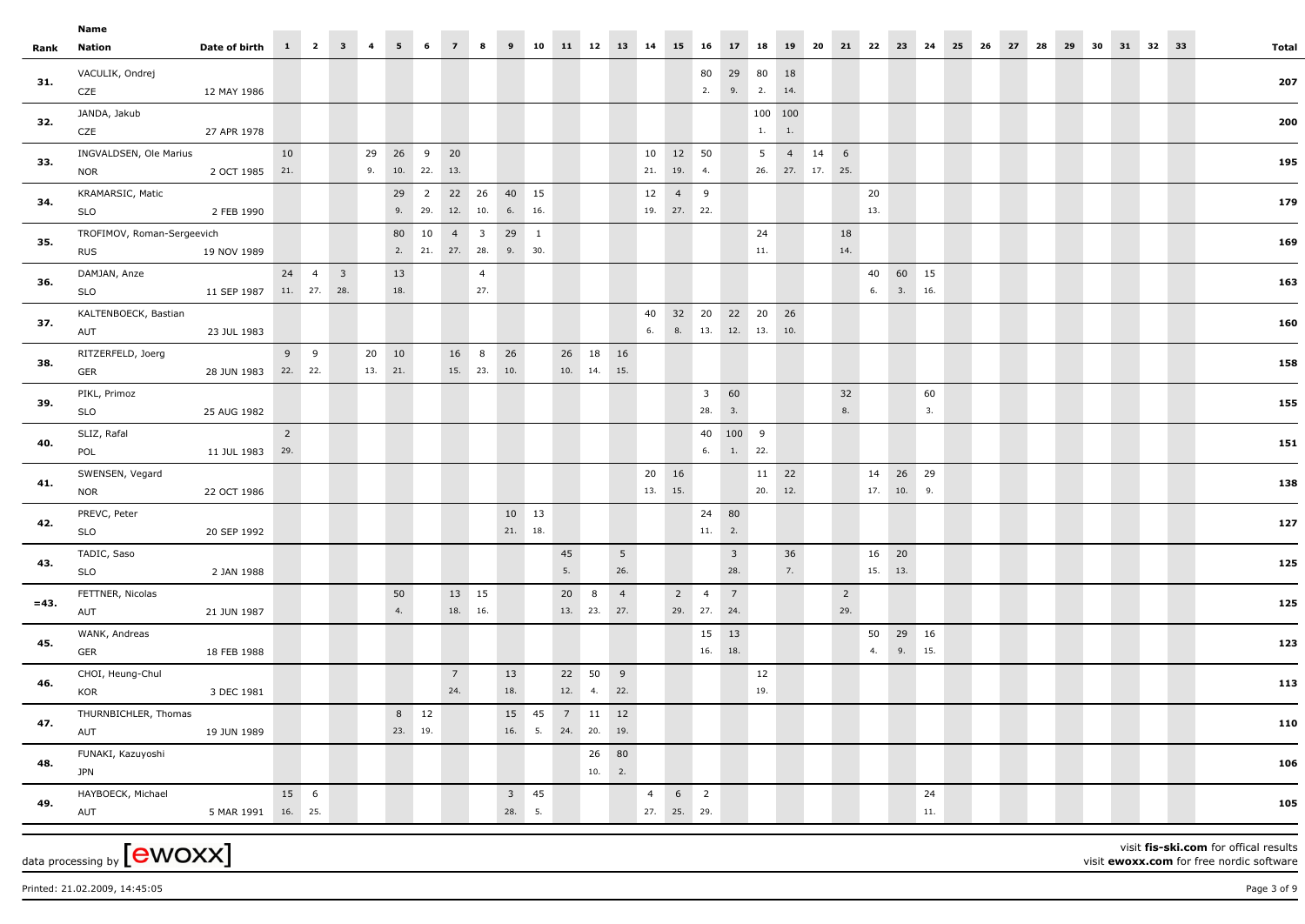|         | Name                |                            |       |     |            |          |                     |     |        |                        |    |             |     |                         |        |       |               |       |        |       |      |             |              |       |       |    |    |          |  |              |
|---------|---------------------|----------------------------|-------|-----|------------|----------|---------------------|-----|--------|------------------------|----|-------------|-----|-------------------------|--------|-------|---------------|-------|--------|-------|------|-------------|--------------|-------|-------|----|----|----------|--|--------------|
| Rank    | Nation              | Date of birth 1 2 3 4      |       |     |            | $5 \t 6$ | $7 \t 8$            |     |        | 9 10 11 12 13 14 15 16 |    |             |     |                         |        | 17 18 |               | 19 20 |        |       |      | 21 22 23 24 |              | 25 26 | 27 28 | 29 | 30 | 31 32 33 |  | <b>Total</b> |
|         | RUTKOWSKI, Lukasz   |                            |       |     |            |          |                     |     | 36 24  |                        |    |             |     |                         |        |       | 16 10         |       |        | 16    |      |             |              |       |       |    |    |          |  |              |
| 50.     | POL                 | 22 JAN 1988                |       |     |            |          |                     |     | 7. 11. |                        |    |             |     |                         |        |       | 15. 21.       |       |        | 15.   |      |             |              |       |       |    |    |          |  | 102          |
| 51.     | ZMORAY, Tomas       |                            |       |     |            |          |                     |     |        |                        |    |             |     |                         |        |       |               |       | 100    |       |      |             |              |       |       |    |    |          |  | 100          |
|         | <b>SVK</b>          | 26 JUL 1989                |       |     |            |          |                     |     |        |                        |    |             |     |                         |        |       |               |       | 1.     |       |      |             |              |       |       |    |    |          |  |              |
|         | ZHAPAROV, Radik     |                            |       |     |            | $9 \t 8$ |                     |     |        |                        |    |             |     |                         | 26 40  |       |               |       |        |       |      |             | 11           |       |       |    |    |          |  |              |
| 52.     | KAZ                 | 29 FEB 1984                |       |     |            | 22. 23.  |                     |     |        |                        |    |             |     |                         | 10. 6. |       |               |       |        |       |      |             | 20.          |       |       |    |    |          |  | 94           |
| 53.     | QUECK, Danny        |                            |       | 8   |            | 32       |                     |     |        |                        |    |             |     | $\overline{\mathbf{3}}$ |        |       | 15 13 6       |       |        |       |      |             | 13           |       |       |    |    |          |  | 90           |
|         | GER                 | 17 SEP 1989                |       | 23. |            | 8.       |                     |     |        |                        |    |             |     | 28.                     |        |       | $16.$ 18. 25. |       |        |       |      |             | 18.          |       |       |    |    |          |  |              |
| 54.     | KOT, Maciej         |                            |       |     |            |          |                     |     | 26 50  |                        |    |             |     |                         |        | 12    |               |       |        |       |      |             |              |       |       |    |    |          |  | 88           |
|         | POL                 | 9 JUN 1991                 |       |     |            |          |                     |     | 10. 4. |                        |    |             |     |                         |        | 19.   |               |       |        |       |      |             |              |       |       |    |    |          |  |              |
| $= 54.$ | FALLER, Nico        |                            |       |     |            |          | $6\overline{6}$     |     |        |                        |    | 36 10 18    |     |                         |        |       | $7 \quad 11$  |       |        |       |      |             |              |       |       |    |    |          |  | 88           |
|         | <b>GER</b>          | 15 SEP 1988                |       |     |            |          | 25.                 |     |        |                        |    | 7. 21. 14.  |     |                         |        |       | 24. 20.       |       |        |       |      |             |              |       |       |    |    |          |  |              |
| 56.     | HOSOYAMA, Shusaku   |                            |       |     |            |          |                     |     |        |                        | 60 |             | 24  |                         |        |       |               |       |        |       |      |             |              |       |       |    |    |          |  | 84           |
|         | <b>JPN</b>          |                            |       |     |            |          |                     |     |        |                        | 3. |             | 11. |                         |        |       |               |       |        |       |      |             |              |       |       |    |    |          |  |              |
| 57.     | MANDL, Ziga         |                            |       |     |            |          | $3\quad1$           |     |        |                        |    |             |     |                         | 60 15  |       |               |       |        |       |      |             |              |       |       |    |    |          |  | 79           |
|         | <b>SLO</b>          | 13 JAN 1990                |       |     |            |          | 28. 30.             |     |        |                        |    |             |     |                         | 3. 16. |       |               |       |        |       |      |             |              |       |       |    |    |          |  |              |
| $= 57.$ | KIM, Hyun-Ki        |                            |       |     |            |          |                     |     |        |                        |    | 24 15 6     |     |                         |        |       | 18 16         |       |        |       |      |             |              |       |       |    |    |          |  | 79           |
|         | KOR                 | 9 FEB 1983                 |       |     |            |          |                     |     |        |                        |    | 11. 16. 25. |     |                         |        |       | 14. 15.       |       |        |       |      |             |              |       |       |    |    |          |  |              |
| 59.     | ZYLA, Piotr         |                            |       |     | 9 18 12 36 |          |                     |     |        |                        |    |             |     |                         |        |       |               |       |        |       |      |             | $\mathbf{1}$ |       |       |    |    |          |  | 76           |
|         | POL                 | 16 JAN 1987 22. 14. 19. 7. |       |     |            |          |                     |     |        |                        |    |             |     |                         |        |       |               |       |        |       |      |             | 30.          |       |       |    |    |          |  |              |
| 60.     | KRAUSPENHAAR, Marc  |                            |       |     |            |          |                     | 16  |        |                        |    |             |     |                         |        |       | 4 29 7        |       |        |       | 10 8 |             |              |       |       |    |    |          |  | 74           |
|         | <b>GER</b>          | 19 SEP 1987                |       |     |            |          |                     | 15. |        |                        |    |             |     |                         |        |       | 27. 9. 24.    |       |        |       |      | 21. 23.     |              |       |       |    |    |          |  |              |
| 61.     | BACHLEDA, Marcin    |                            |       |     |            |          |                     |     |        |                        |    |             |     |                         |        |       |               |       |        | 60 12 |      |             |              |       |       |    |    |          |  | 72           |
|         | POL                 | 4 SEP 1982                 |       |     |            |          |                     |     |        |                        |    |             |     |                         |        |       |               |       | 3. 19. |       |      |             |              |       |       |    |    |          |  |              |
| 62.     | OSANAI, Yoshihiko   |                            |       |     |            |          |                     |     |        |                        |    | 40 29       |     |                         |        |       |               |       |        |       |      |             |              |       |       |    |    |          |  | 69           |
|         | <b>JPN</b>          |                            |       |     |            |          |                     |     |        |                        |    | 6. 9.       |     |                         |        |       |               |       |        |       |      |             |              |       |       |    |    |          |  |              |
| 63.     | STOCH, Kamil        |                            |       |     |            |          | 32 36               |     |        |                        |    |             |     |                         |        |       |               |       |        |       |      |             |              |       |       |    |    |          |  | 68           |
|         | POL                 | 25 MAY 1987                |       |     |            |          | 8.7.                |     |        |                        |    |             |     |                         |        |       |               |       |        |       |      |             |              |       |       |    |    |          |  |              |
| $= 63.$ | TEPES, Jurij        |                            |       |     |            | 40 6     |                     |     |        |                        |    |             |     |                         |        |       |               |       |        |       |      | 12 10       |              |       |       |    |    |          |  | 68           |
|         | <b>SLO</b>          | 14 FEB 1989                |       |     |            | 6. 25.   |                     |     |        |                        |    |             |     |                         |        |       |               |       |        |       |      | 19. 21.     |              |       |       |    |    |          |  |              |
| 65.     | LOBBEN, Thomas      |                            |       |     | 32 12      |          |                     |     |        |                        |    |             |     |                         |        |       |               |       |        |       |      |             | 22           |       |       |    |    |          |  | 66           |
|         | <b>NOR</b>          | 3 MAY 1983                 |       |     | 8. 19.     |          |                     |     |        |                        |    |             |     |                         |        |       |               |       |        |       |      |             | 12.          |       |       |    |    |          |  |              |
| 66.     | NIEMI, Sami         |                            | 24 40 |     |            |          |                     |     |        |                        |    |             |     |                         |        |       |               |       |        |       |      |             |              |       |       |    |    |          |  | 64           |
|         | <b>FIN</b>          | 16 FEB 1991 11. 6.         |       |     |            |          |                     |     |        |                        |    |             |     |                         |        |       |               |       |        |       |      |             |              |       |       |    |    |          |  |              |
| 67.     | SOLHEIM, Erik Lyche |                            |       |     |            |          |                     |     |        |                        |    |             |     |                         |        |       |               |       |        |       |      | 45 16       |              |       |       |    |    |          |  | 61           |
|         | <b>NOR</b>          | 26 AUG 1986                |       |     |            |          |                     |     |        |                        |    |             |     |                         |        |       |               |       |        |       |      | 5. 15.      |              |       |       |    |    |          |  |              |
| $= 67.$ | HAENEL, Christoph   |                            |       |     |            |          | 5 24 11 6 7         |     |        |                        |    |             |     |                         |        |       |               |       |        |       |      | $3 \quad 5$ |              |       |       |    |    |          |  | 61           |
|         | GER                 | 21 JUL 1989                |       |     |            |          | 26. 11. 20. 25. 24. |     |        |                        |    |             |     |                         |        |       |               |       |        |       |      | 28. 26.     |              |       |       |    |    |          |  |              |
|         |                     |                            |       |     |            |          |                     |     |        |                        |    |             |     |                         |        |       |               |       |        |       |      |             |              |       |       |    |    |          |  |              |

 $_{\text{data processing by}}$  [ewoxx]

visit **fis-ski.com** for offical results

visit **ewoxx.com** for free nordic software

Printed: 21.02.2009, 14:45:05 Page 4 of 9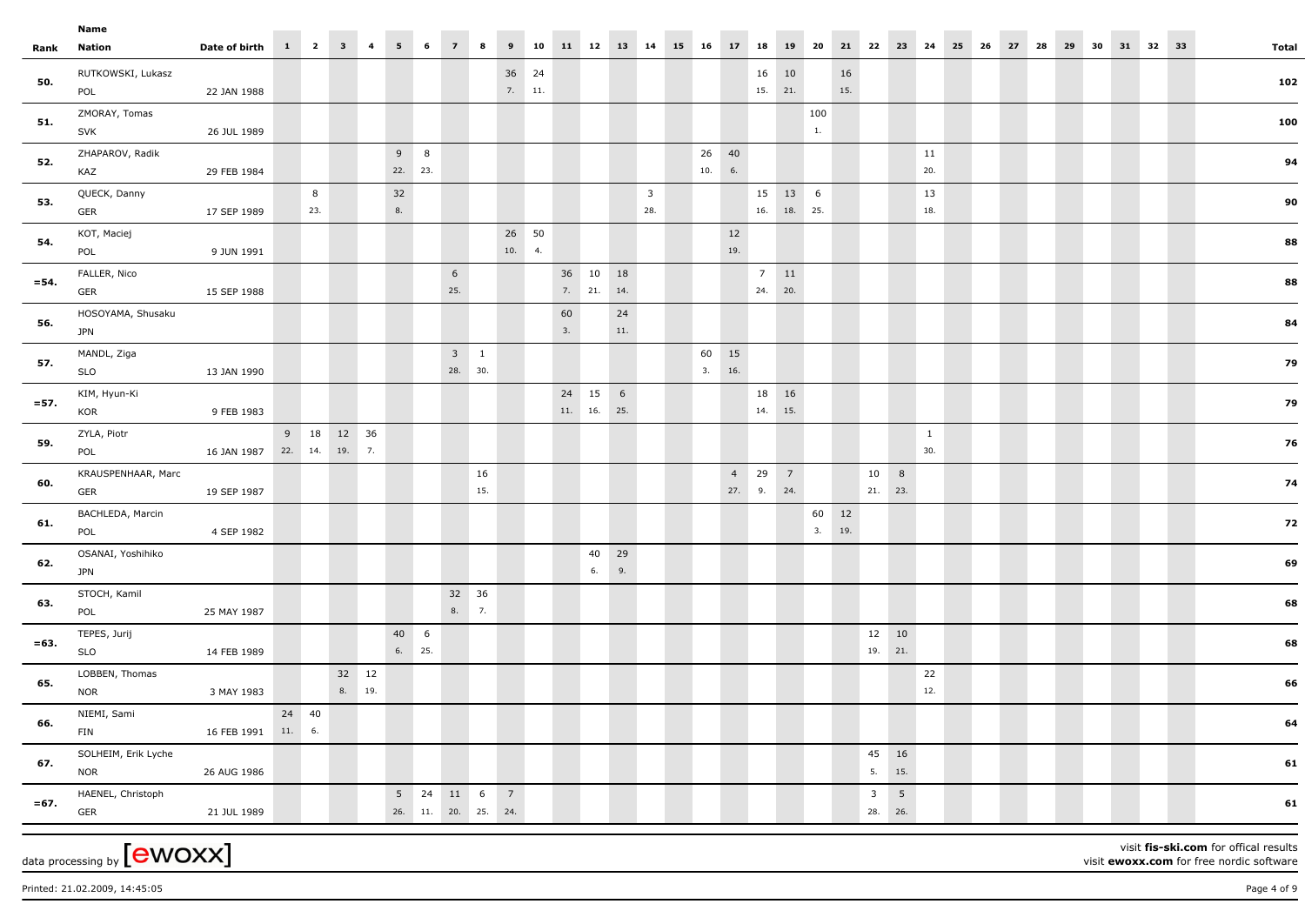|         | Name                             |                       |  |                        |             |                       |                                |                |         |                  |                        |                           |                 |           |                         |                 |                        |                        |                          |       |          |           |                |                                        |                       |       |       |       |  |          |       |
|---------|----------------------------------|-----------------------|--|------------------------|-------------|-----------------------|--------------------------------|----------------|---------|------------------|------------------------|---------------------------|-----------------|-----------|-------------------------|-----------------|------------------------|------------------------|--------------------------|-------|----------|-----------|----------------|----------------------------------------|-----------------------|-------|-------|-------|--|----------|-------|
| Rank    | Nation                           | Date of birth 1 2 3 4 |  |                        |             | $5 -$                 | 6                              | $\overline{z}$ | 8       | 9                | 10                     | 11 12 13 14 15 16         |                 |           |                         |                 |                        | 17 18                  |                          | 19 20 |          |           | 21  22  23  24 |                                        |                       | 25 26 | 27 28 | 29 30 |  | 31 32 33 | Total |
| 69.     | HELGESEN, Haakon<br><b>NOR</b>   | 15 NOV 1986           |  |                        |             |                       |                                |                |         |                  |                        |                           |                 |           |                         |                 |                        |                        | 26<br>10.                |       |          |           |                | $11 \qquad 15 \qquad 6$<br>20. 16. 25. |                       |       |       |       |  |          | 58    |
| 70.     | MIETUS, Krzysztof<br>POL         | 8 MAR 1991            |  | $7 \quad 3$<br>24. 28. |             |                       | $\overline{\mathbf{3}}$<br>28. |                |         |                  | 7 10 14<br>24. 21. 17. |                           |                 | 13<br>18. |                         |                 |                        |                        |                          |       |          |           |                |                                        |                       |       |       |       |  |          | 57    |
| 71.     | ITO, Kenshiro<br><b>JPN</b>      |                       |  |                        |             |                       |                                |                |         |                  |                        |                           | 22 32<br>12. 8. |           |                         |                 |                        |                        |                          |       |          |           |                |                                        |                       |       |       |       |  |          | 54    |
| 72.     | ZAPOTOCZNY, Andrzej<br>POL       | 16 OCT 1991           |  |                        | 25. 26. 30. | $6 \qquad 5 \qquad 1$ |                                |                |         |                  |                        | 11 29 1<br>20. 9. 30.     |                 |           |                         |                 |                        |                        |                          |       |          |           |                |                                        |                       |       |       |       |  |          | 53    |
| 73.     | HULA, Stefan<br>POL              | 29 SEP 1986           |  |                        |             |                       | 18<br>14.                      |                |         | 20 13<br>13. 18. |                        |                           |                 |           |                         |                 |                        |                        |                          |       |          |           |                |                                        |                       |       |       |       |  |          | 51    |
| $= 73.$ | WANGEN, Erik Leine<br><b>NOR</b> | 25 JAN 1982           |  |                        |             |                       |                                |                |         |                  |                        |                           |                 |           | 22. 17.                 | 9 14            |                        |                        | $22 \t 6$<br>12. 25.     |       |          |           |                |                                        |                       |       |       |       |  |          | 51    |
| 75.     | HVALA, Jaka<br><b>SLO</b>        | 15 JUL 1993           |  |                        |             |                       |                                |                |         |                  |                        |                           |                 |           |                         |                 |                        | 50<br>4.               |                          |       |          |           |                |                                        |                       |       |       |       |  |          | 50    |
| $= 75.$ | TANAKA, Shota<br><b>JPN</b>      |                       |  |                        |             |                       |                                |                |         |                  |                        |                           | 36 14           | 7. 17.    |                         |                 |                        |                        |                          |       |          |           |                |                                        |                       |       |       |       |  |          | 50    |
| 77.     | ENDO, Shuji<br><b>JPN</b>        |                       |  |                        |             |                       |                                |                |         |                  |                        | 15. 22. 11.               | 16 9 24         |           |                         |                 |                        |                        |                          |       |          |           |                |                                        |                       |       |       |       |  |          | 49    |
| 78.     | DELLASEGA, Roberto<br>ITA        | 15 JUN 1990           |  |                        |             |                       |                                |                |         |                  |                        |                           |                 |           | 45<br>5.                |                 |                        |                        |                          |       |          |           |                |                                        |                       |       |       |       |  |          | 45    |
| $= 78.$ | MIETUS, Grzegorz<br>POL          | 20 FEB 1993           |  |                        |             |                       |                                |                |         |                  |                        |                           |                 |           |                         |                 |                        |                        |                          |       | 45<br>5. |           |                |                                        |                       |       |       |       |  |          | 45    |
| 80.     | FREDHEIM, Andre<br><b>NOR</b>    | 23 OCT 1989           |  |                        |             |                       |                                |                |         |                  |                        | 8 20<br>23. 13.           |                 |           |                         |                 | $5\overline{5}$<br>26. |                        |                          |       |          | 10<br>21. |                |                                        |                       |       |       |       |  |          | 43    |
| 81.     | FREITAG, Richard<br>GER          | 14 AUG 1991           |  |                        |             |                       |                                |                |         |                  |                        |                           |                 |           | 26<br>10.               |                 |                        |                        | $2 \qquad 12$<br>29. 19. |       |          |           |                |                                        | $\overline{2}$<br>29. |       |       |       |  |          | 42    |
| 82.     | SINKOVEC, Jure<br><b>SLO</b>     | 3 JUL 1985            |  |                        |             |                       |                                |                |         |                  |                        | 10  16  15<br>21. 15. 16. |                 |           |                         |                 |                        |                        |                          |       |          |           |                |                                        |                       |       |       |       |  |          | 41    |
| 83.     | FAIRALL, Nicholas<br>USA         | 6 JUL 1989            |  |                        |             |                       |                                |                |         |                  |                        |                           |                 |           | 24<br>11.               |                 | 16<br>15.              |                        |                          |       |          |           |                |                                        |                       |       |       |       |  |          | 40    |
| $= 83.$ | DE CRIGNIS, Alessio<br>ITA       | 18 MAY 1990           |  |                        |             |                       |                                |                |         |                  | 20<br>13.              |                           |                 |           | $\mathbf{1}$<br>30. 24. | $7\overline{ }$ |                        | $6\overline{6}$<br>25. |                          |       |          | 6<br>25.  |                |                                        |                       |       |       |       |  |          | 40    |
| 85.     | BOSHCHUK, Volodymyr<br>UKR       | 3 AUG 1982            |  |                        |             |                       | 29 9                           | 9. 22.         |         |                  |                        |                           |                 |           |                         |                 |                        |                        |                          |       |          |           |                |                                        |                       |       |       |       |  |          | 38    |
| $= 85.$ | RUD, Stig Sorensen<br><b>NOR</b> | 11 FEB 1987           |  |                        |             |                       |                                |                |         |                  |                        |                           |                 |           |                         |                 |                        |                        |                          |       |          |           | 29 9<br>9. 22. |                                        |                       |       |       |       |  |          | 38    |
| $= 85.$ | EISENBICHLER, Markus<br>GER      | 3 APR 1991            |  |                        |             |                       |                                |                | 20. 19. | $11 \qquad 12$   |                        |                           |                 |           |                         |                 |                        |                        |                          |       |          |           | 8<br>23. 24.   | $\overline{7}$                         |                       |       |       |       |  |          | 38    |
|         |                                  |                       |  |                        |             |                       |                                |                |         |                  |                        |                           |                 |           |                         |                 |                        |                        |                          |       |          |           |                |                                        |                       |       |       |       |  |          |       |

data processing by  ${\rm [ewoxx]}$ 

visit **fis-ski.com** for offical results

visit **ewoxx.com** for free nordic software

Printed: 21.02.2009, 14:45:05 Page 5 of 9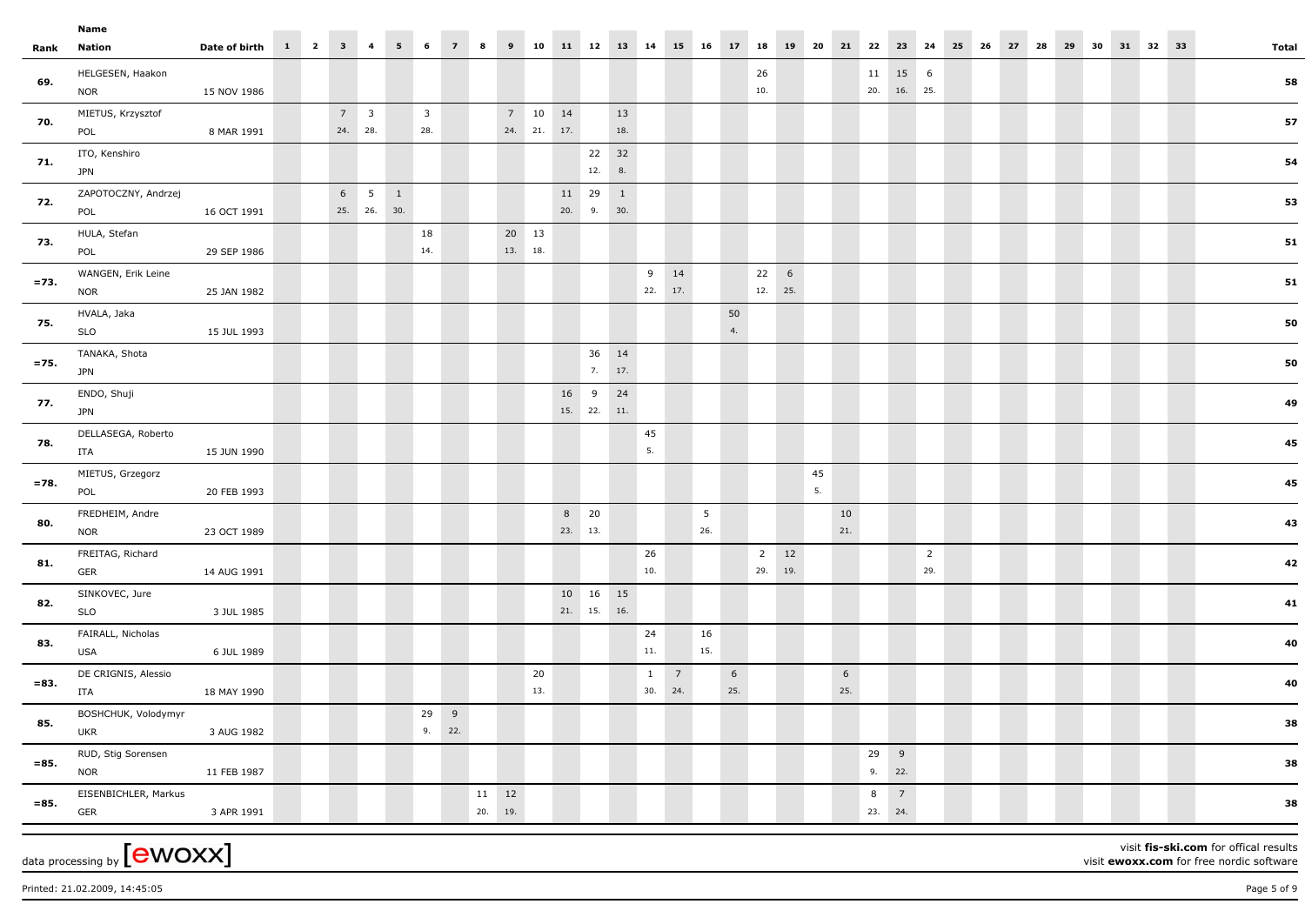|          | Name<br>$1 \quad 2$<br>$3 \quad 4$<br>6<br>10<br>11 12 13 14<br>31 32 33<br>Date of birth<br>5 <sub>5</sub><br>8<br>15 16<br>20<br>21 22 23<br>26<br>28<br>30<br>$\overline{7}$<br>9<br>17<br>18<br>19<br>24<br>25<br>27<br>29<br>Nation |                |                 |     |         |             |                       |  |  |  |                  |                 |    |                        |                           |    |                        |                 |                   |     |  |                                |  |  |  |  |  |       |
|----------|------------------------------------------------------------------------------------------------------------------------------------------------------------------------------------------------------------------------------------------|----------------|-----------------|-----|---------|-------------|-----------------------|--|--|--|------------------|-----------------|----|------------------------|---------------------------|----|------------------------|-----------------|-------------------|-----|--|--------------------------------|--|--|--|--|--|-------|
| Rank     |                                                                                                                                                                                                                                          |                |                 |     |         |             |                       |  |  |  |                  |                 |    |                        |                           |    |                        |                 |                   |     |  |                                |  |  |  |  |  | Total |
| 88.      | JOHNSON, Anders<br>USA                                                                                                                                                                                                                   | 23 APR 1989    |                 |     |         |             | 36<br>7.              |  |  |  |                  |                 |    |                        |                           |    |                        |                 |                   |     |  |                                |  |  |  |  |  | 36    |
| $= 88.$  | MORASSI, Andrea<br>ITA                                                                                                                                                                                                                   | 30 AUG 1988    |                 |     |         |             |                       |  |  |  |                  |                 |    |                        |                           |    |                        |                 | 36<br>7.          |     |  |                                |  |  |  |  |  | 36    |
| 90.      | EGLOFF, Pascal<br>SUI                                                                                                                                                                                                                    | 8 AUG 1992     |                 |     |         |             |                       |  |  |  |                  |                 |    |                        |                           |    |                        |                 | 32<br>8.          |     |  |                                |  |  |  |  |  | 32    |
| $= 90.$  | MUOTKA, Olli<br>FIN                                                                                                                                                                                                                      | 14 JUL 1988    |                 |     |         |             |                       |  |  |  |                  |                 |    |                        | 9 18<br>22. 14.           |    | $5\phantom{.0}$<br>26. |                 |                   |     |  |                                |  |  |  |  |  | 32    |
| 92.      | HERMANN, Nico                                                                                                                                                                                                                            |                |                 |     |         |             |                       |  |  |  | 12 16<br>19. 15. |                 |    |                        |                           |    |                        |                 |                   |     |  |                                |  |  |  |  |  | 28    |
| 93.      | GER<br>DELLASEGA, Diego                                                                                                                                                                                                                  | 6 OCT 1989     |                 |     |         |             |                       |  |  |  |                  | $7\overline{ }$ |    |                        |                           |    |                        |                 |                   | 20  |  |                                |  |  |  |  |  | 27    |
| $= 93.$  | ITA<br>KOVALJEFF, Kai                                                                                                                                                                                                                    | 5 DEC 1990     | $6\overline{6}$ |     |         | $3\quad 18$ |                       |  |  |  |                  | 24.             |    |                        |                           |    |                        |                 |                   | 13. |  |                                |  |  |  |  |  | 27    |
|          | FIN<br>MURANKA, Klemens                                                                                                                                                                                                                  | 8 AUG 1985 25. |                 |     | 28. 14. |             |                       |  |  |  |                  |                 | 18 | $1 \quad 8$            |                           |    |                        |                 |                   |     |  |                                |  |  |  |  |  |       |
| $= 93.$  | POL<br>SAKUYAMA, Kento                                                                                                                                                                                                                   | 1 JAN 1994     |                 |     |         |             |                       |  |  |  |                  |                 |    | 14. 30. 23.            |                           |    |                        |                 | 26                |     |  |                                |  |  |  |  |  | 27    |
| 96.      | <b>JPN</b>                                                                                                                                                                                                                               | 3 JUL 1990     |                 |     |         |             |                       |  |  |  |                  |                 |    |                        |                           |    |                        |                 | 10.               |     |  |                                |  |  |  |  |  | 26    |
| 97.      | ALEXANDER, Nicholas<br>USA                                                                                                                                                                                                               | 24 AUG 1988    |                 |     |         |             | $\overline{4}$<br>27. |  |  |  | 26. 18.          | $5 \quad 13$    |    |                        |                           |    |                        |                 |                   |     |  | $\overline{\mathbf{3}}$<br>28. |  |  |  |  |  | 25    |
| 98.      | KOT, Jakub<br>POL                                                                                                                                                                                                                        | 19 JAN 1990    |                 |     |         |             |                       |  |  |  |                  |                 |    |                        |                           |    |                        |                 | 24<br>$11. \,$    |     |  |                                |  |  |  |  |  | 24    |
| 99.      | FREUND, Severin<br>GER                                                                                                                                                                                                                   | 11 MAY 1988    |                 |     |         |             |                       |  |  |  |                  |                 |    |                        |                           |    |                        | 8 15<br>23. 16. |                   |     |  |                                |  |  |  |  |  | 23    |
| $= 99.$  | JOHANSSON, Robert<br><b>NOR</b>                                                                                                                                                                                                          | 1 JAN 1990     |                 |     |         |             |                       |  |  |  |                  |                 |    |                        |                           |    | 11<br>20.              |                 | 12<br>19.         |     |  |                                |  |  |  |  |  | 23    |
| 101.     | TAKHTAKHUNOV, Assan<br>KAZ                                                                                                                                                                                                               | 25 SEP 1986    |                 |     |         |             |                       |  |  |  |                  |                 |    |                        |                           |    |                        |                 | 22<br>12.         |     |  |                                |  |  |  |  |  | 22    |
| $= 101.$ | PAULI, Arthur<br>AUT                                                                                                                                                                                                                     | 14 MAY 1989    |                 |     |         |             |                       |  |  |  |                  |                 |    |                        | $11 \qquad 11$<br>20. 20. |    |                        |                 |                   |     |  |                                |  |  |  |  |  | 22    |
| $= 101.$ | GUIGNARD, Antoine                                                                                                                                                                                                                        |                |                 |     |         |             |                       |  |  |  |                  |                 |    |                        |                           |    |                        |                 | $2 20$<br>29. 13. |     |  |                                |  |  |  |  |  | 22    |
| 104.     | SUI<br>HAYBOECK, Stefan                                                                                                                                                                                                                  | 30 JUL 1984    |                 | 13  |         | 8           |                       |  |  |  |                  |                 |    |                        |                           |    |                        |                 |                   |     |  |                                |  |  |  |  |  | 21    |
| $=104.$  | AUT<br>PEKKALA, Olli                                                                                                                                                                                                                     | 27 AUG 1989    |                 | 18. |         | 23.         |                       |  |  |  |                  |                 |    |                        | $5\overline{5}$           | 16 |                        |                 |                   |     |  |                                |  |  |  |  |  | 21    |
|          | FIN<br>KUBACKI, Dawid                                                                                                                                                                                                                    | 5 FEB 1987     |                 |     |         |             |                       |  |  |  |                  |                 |    | $6 \qquad 13 \qquad 2$ | 26. 15.                   |    |                        |                 |                   |     |  |                                |  |  |  |  |  |       |
| $=104.$  | POL                                                                                                                                                                                                                                      | 1 JAN 1990     |                 |     |         |             |                       |  |  |  |                  |                 |    | 25. 18. 29.            |                           |    |                        |                 |                   |     |  |                                |  |  |  |  |  | 21    |

Printed: 21.02.2009, 14:45:05 Page 6 of 9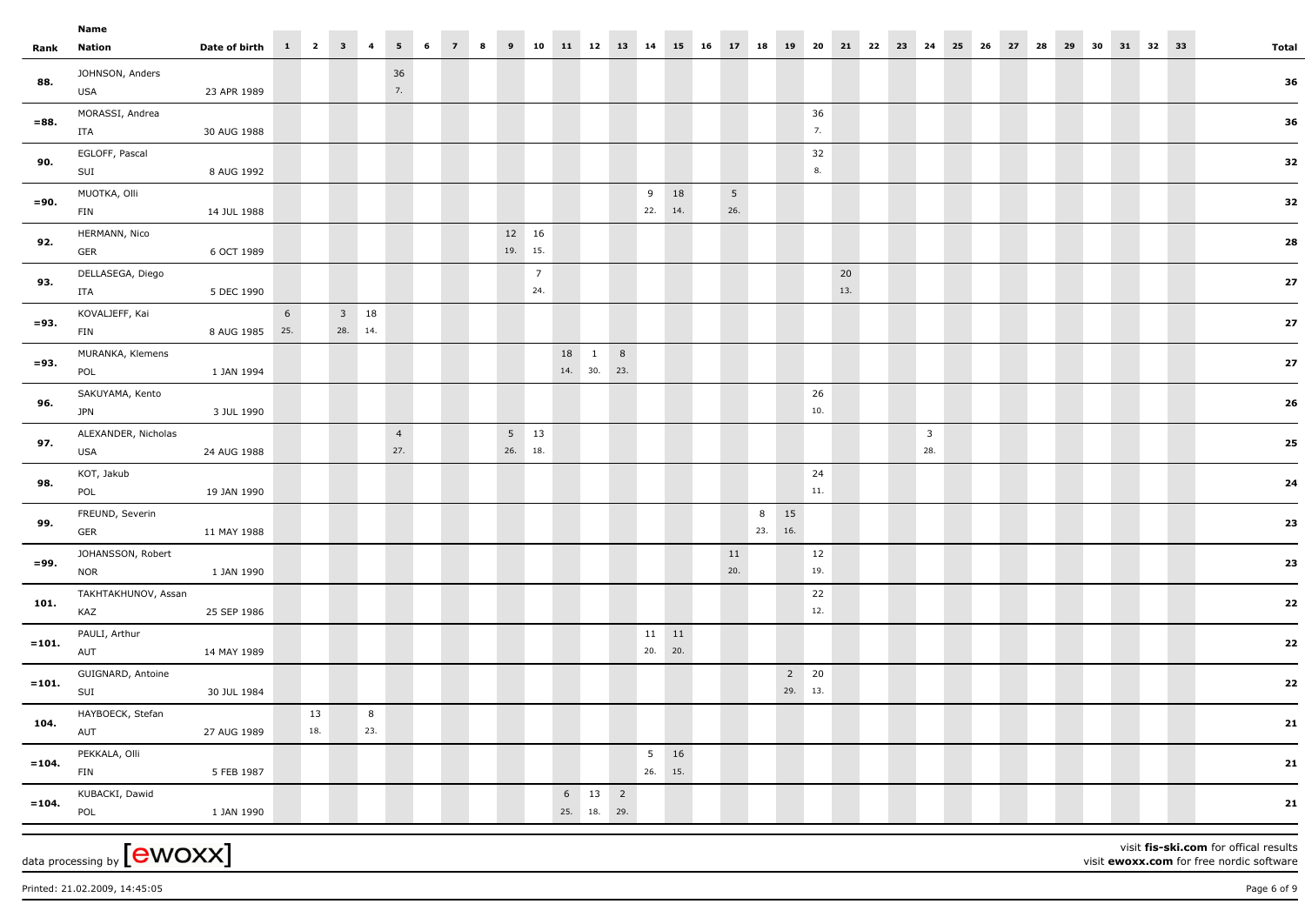|          | Name                                           |                         |                             |           |           |                       |                       |           |                        |                       |             |                          |           |                 |               |                                                   |                     |           |           |                                |       |    |          |    |    |    |    |    |    |          |                                                                                   |
|----------|------------------------------------------------|-------------------------|-----------------------------|-----------|-----------|-----------------------|-----------------------|-----------|------------------------|-----------------------|-------------|--------------------------|-----------|-----------------|---------------|---------------------------------------------------|---------------------|-----------|-----------|--------------------------------|-------|----|----------|----|----|----|----|----|----|----------|-----------------------------------------------------------------------------------|
| Rank     | Nation                                         | Date of birth           | $1 \quad 2 \quad 3 \quad 4$ |           |           | $5 \t 6$              | 7 <sup>7</sup>        | 8         |                        | $9 \t10$              | 11 12 13 14 |                          |           |                 | 15 16         |                                                   | 17 18               |           | 19 20     |                                | 21 22 | 23 | 24       | 25 | 26 | 27 | 28 | 29 | 30 | 31 32 33 | <b>Total</b>                                                                      |
| 107.     | SAKANO, Yukio<br><b>JPN</b>                    |                         |                             |           |           |                       |                       |           |                        |                       |             |                          | 20<br>13. |                 |               |                                                   |                     |           |           |                                |       |    |          |    |    |    |    |    |    |          | 20                                                                                |
| 108.     | IPATOV, Dimitry                                |                         |                             |           |           |                       | 18                    |           |                        |                       |             |                          |           |                 |               |                                                   |                     |           |           |                                |       |    |          |    |    |    |    |    |    |          | 18                                                                                |
|          | <b>RUS</b>                                     | 30 JUN 1984             |                             |           |           |                       | 14.                   |           |                        |                       |             |                          |           |                 |               |                                                   |                     |           |           |                                |       |    |          |    |    |    |    |    |    |          |                                                                                   |
| 109.     | GRIMHOLM, Isak<br>SWE                          | 25 MAR 1985             |                             |           |           | $\overline{4}$<br>27. |                       | 13<br>18. |                        |                       |             |                          |           |                 |               |                                                   |                     |           |           |                                |       |    |          |    |    |    |    |    |    |          | 17 <sub>2</sub>                                                                   |
| $= 109.$ | SCHULER, Adrian<br>SUI                         | 28 OCT 1992             |                             |           |           |                       |                       |           |                        |                       |             |                          |           | 16 1<br>15. 30. |               |                                                   |                     |           |           |                                |       |    |          |    |    |    |    |    |    |          | 17 <sub>2</sub>                                                                   |
| $= 109.$ | UMEZAKI, Keita<br><b>JPN</b>                   |                         |                             |           |           |                       |                       |           |                        |                       |             | $7 \qquad 10$<br>24. 21. |           |                 |               |                                                   |                     |           |           |                                |       |    |          |    |    |    |    |    |    |          | 17                                                                                |
| 112.     | VILBERG, Andreas<br><b>NOR</b>                 | 14 NOV 1985             |                             |           |           |                       |                       |           |                        |                       |             |                          |           |                 |               | 8<br>23.                                          |                     |           |           |                                |       |    | 8<br>23. |    |    |    |    |    |    |          | 16                                                                                |
| $= 112.$ | LAPPI, Arttu<br><b>FIN</b>                     | 11 MAY 1984 28. 19. 30. | $3 \qquad 12 \qquad 1$      |           |           |                       |                       |           |                        |                       |             |                          |           |                 |               |                                                   |                     |           |           |                                |       |    |          |    |    |    |    |    |    |          | 16                                                                                |
| 114.     | KAUHANEN, Mika<br><b>FIN</b>                   | 14 SEP 1989             |                             |           |           |                       |                       |           |                        |                       |             |                          |           |                 |               |                                                   |                     |           | 15<br>16. |                                |       |    |          |    |    |    |    |    |    |          | 15                                                                                |
| $= 114.$ | KOSNJEK, Jernej<br><b>SLO</b>                  | 16 JAN 1989             |                             |           |           |                       |                       |           |                        |                       |             |                          |           |                 |               |                                                   | $\mathbf{1}$<br>30. | 14<br>17. |           |                                |       |    |          |    |    |    |    |    |    |          | 15                                                                                |
| $= 114.$ | GRIGOLI, Marco<br>SUI                          | 27 APR 1991             |                             |           |           |                       |                       |           |                        | $\overline{2}$<br>29. |             |                          |           |                 |               |                                                   |                     |           |           | 5 <sup>1</sup><br>8<br>26. 23. |       |    |          |    |    |    |    |    |    |          | 15                                                                                |
| $= 114.$ | KOWAL, Dawid<br>POL                            | 17 DEC 1988             |                             |           |           |                       |                       |           |                        |                       |             |                          |           |                 |               | $5 \qquad 7 \qquad 2 \qquad 1$<br>26. 24. 29. 30. |                     |           |           |                                |       |    |          |    |    |    |    |    |    |          | 15                                                                                |
| $= 114.$ | CHOI, Yong-Jik<br>KOR                          | 3 DEC 1982              |                             |           |           |                       | $\overline{2}$<br>29. |           | $\mathbf{1}$<br>30.    |                       | 26. 27. 28. | $5 \t 4 \t 3$            |           |                 |               |                                                   |                     |           |           |                                |       |    |          |    |    |    |    |    |    |          | 15                                                                                |
| 119      | CHERVYAKOV, Georgiy<br><b>RUS</b>              | 15 FEB 1990             |                             |           |           |                       |                       |           |                        |                       |             |                          |           |                 |               |                                                   |                     |           | 13<br>18. |                                |       |    |          |    |    |    |    |    |    |          | 13                                                                                |
| 120.     | WATANABE, Hiroaki<br><b>JPN</b>                |                         |                             |           |           |                       |                       |           |                        |                       |             | 12<br>19.                |           |                 |               |                                                   |                     |           |           |                                |       |    |          |    |    |    |    |    |    |          | 12                                                                                |
| $= 120.$ | WENIG, Daniel<br>GER                           | 12 AUG 1991             |                             |           |           |                       |                       |           | $4 \quad 8$<br>27. 23. |                       |             |                          |           |                 |               |                                                   |                     |           |           |                                |       |    |          |    |    |    |    |    |    |          | 12                                                                                |
| 122.     | HAUTAMAEKI, Jussi<br>FIN                       | 20 APR 1979             |                             | 11<br>20. |           |                       |                       |           |                        |                       |             |                          |           |                 |               |                                                   |                     |           |           |                                |       |    |          |    |    |    |    |    |    |          | 11                                                                                |
| $= 122.$ | KJELSTRUP, Eirik<br><b>NOR</b>                 | 21 NOV 1989             |                             |           |           |                       |                       |           |                        |                       |             |                          |           |                 |               |                                                   |                     |           | 11<br>20. |                                |       |    |          |    |    |    |    |    |    |          | $\bf 11$                                                                          |
| $= 122.$ | NORDIN, Carl<br>SWE                            | 23 DEC 1989             |                             |           | 11<br>20. |                       |                       |           |                        |                       |             |                          |           |                 |               |                                                   |                     |           |           |                                |       |    |          |    |    |    |    |    |    |          | 11                                                                                |
| 125.     | BERGMANN, Lukas<br>AUT                         | 1 JAN 1989              |                             |           |           |                       |                       |           |                        |                       |             |                          |           |                 | $10\,$<br>21. |                                                   |                     |           |           |                                |       |    |          |    |    |    |    |    |    |          | 10                                                                                |
|          | data processing by $\left[\text{ewoxx}\right]$ |                         |                             |           |           |                       |                       |           |                        |                       |             |                          |           |                 |               |                                                   |                     |           |           |                                |       |    |          |    |    |    |    |    |    |          | visit fis-ski.com for offical results<br>visit ewoxx.com for free nordic software |

Printed: 21.02.2009, 14:45:05 Page 7 of 9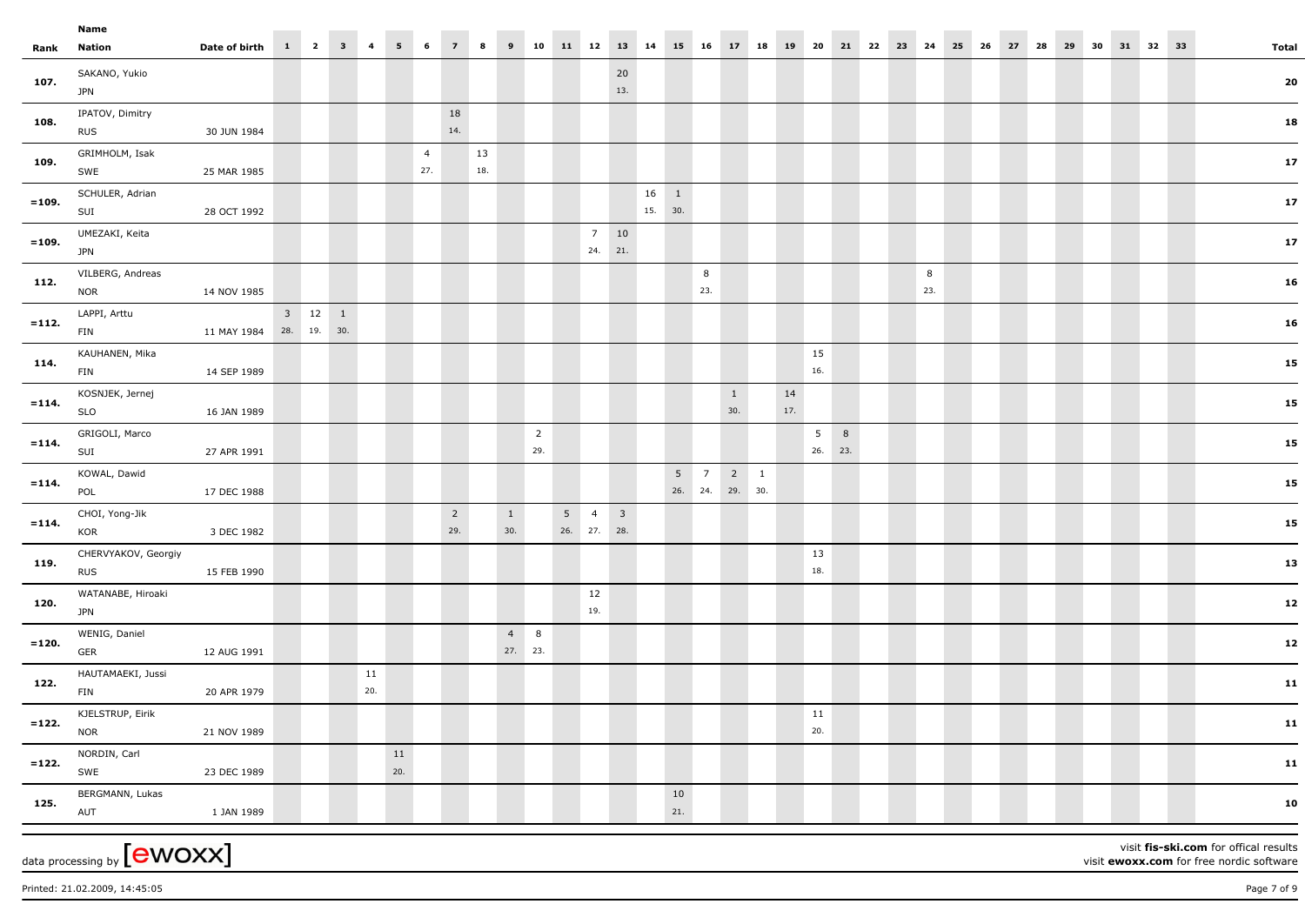|          | Name                               |                       |                |                        |  |                |   |                |   |   |                |            |    |    |       |           |    |          |             |                 |                            |                |    |    |    |    |    |    |          |  |                                          |
|----------|------------------------------------|-----------------------|----------------|------------------------|--|----------------|---|----------------|---|---|----------------|------------|----|----|-------|-----------|----|----------|-------------|-----------------|----------------------------|----------------|----|----|----|----|----|----|----------|--|------------------------------------------|
|          | Rank Nation                        | Date of birth 1 2 3 4 |                |                        |  | 5              | 6 | $\overline{7}$ | 8 | 9 | 10             | 11 12      | 13 | 14 | 15 16 | 17 18     | 19 | 20       |             | 21 22           | 23                         | 24             | 25 | 26 | 27 | 28 | 29 | 30 | 31 32 33 |  | <b>Total</b>                             |
| $= 125.$ | SHUMBARETS, Vitaliy<br>UKR         | 14 JUL 1983           |                |                        |  |                |   |                |   |   |                |            |    |    |       | 10<br>21. |    |          |             |                 |                            |                |    |    |    |    |    |    |          |  | 10                                       |
| $= 125.$ | KANG, Chil Gu                      |                       |                |                        |  |                |   |                |   |   |                | $4\quad 6$ |    |    |       |           |    |          |             |                 |                            |                |    |    |    |    |    |    |          |  | 10                                       |
|          | KOR                                | 8 AUG 1984            |                |                        |  |                |   |                |   |   |                | 27. 25.    |    |    |       |           |    |          |             |                 |                            |                |    |    |    |    |    |    |          |  |                                          |
| $= 125.$ | KYKKAENEN, Jere                    |                       |                |                        |  |                |   |                |   |   |                |            |    |    |       |           |    |          |             | $\overline{4}$  | $6\overline{6}$<br>27. 25. |                |    |    |    |    |    |    |          |  | 10                                       |
|          | FIN                                | 12 OCT 1988           |                |                        |  |                |   |                |   |   |                |            |    |    |       |           |    |          |             |                 |                            |                |    |    |    |    |    |    |          |  |                                          |
| 129.     | LEBAN, Luka<br>SLO                 |                       |                |                        |  |                |   |                |   |   |                |            |    |    |       | 9<br>22.  |    |          |             |                 |                            |                |    |    |    |    |    |    |          |  | 9                                        |
|          |                                    | 17 SEP 1992           |                |                        |  |                |   |                |   |   |                |            |    |    |       |           |    |          |             |                 |                            |                |    |    |    |    |    |    |          |  |                                          |
| $= 129.$ | LEVKIN, Evgeni<br>KAZ              | 14 OCT 1992           |                |                        |  |                |   |                |   |   |                | 9<br>22.   |    |    |       |           |    |          |             |                 |                            |                |    |    |    |    |    |    |          |  | 9                                        |
|          | BALKAASEN, Fredrik                 |                       |                |                        |  |                |   |                |   |   |                |            |    |    |       |           |    |          | $8 \quad 1$ |                 |                            |                |    |    |    |    |    |    |          |  |                                          |
| $= 129.$ | SWE                                | 13 MAY 1989           |                |                        |  |                |   |                |   |   |                |            |    |    |       |           |    |          | 23. 30.     |                 |                            |                |    |    |    |    |    |    |          |  | 9                                        |
|          | MABBOUX, Alexandre                 |                       |                |                        |  |                |   |                |   |   |                |            |    |    |       |           |    |          | $5 \quad 3$ |                 |                            |                |    |    |    |    |    |    |          |  |                                          |
| 132      | FRA                                | 19 SEP 1991           |                |                        |  |                |   |                |   |   |                |            |    |    |       |           |    |          | 26. 28.     |                 |                            |                |    |    |    |    |    |    |          |  | 8                                        |
|          | NYGAARD, Christoffer               |                       |                |                        |  |                |   |                |   |   |                |            |    |    |       |           |    |          |             | $\overline{7}$  |                            |                |    |    |    |    |    |    |          |  |                                          |
| 133.     | <b>NOR</b>                         | 15 MAR 1988           |                |                        |  |                |   |                |   |   |                |            |    |    |       |           |    |          |             | 24.             |                            |                |    |    |    |    |    |    |          |  | 7 <sup>1</sup>                           |
| $= 133.$ | POGRAJC, Andraz                    |                       |                | $\overline{7}$         |  |                |   |                |   |   |                |            |    |    |       |           |    |          |             |                 |                            |                |    |    |    |    |    |    |          |  |                                          |
|          | SLO                                | 1 JAN 1991            |                | 24.                    |  |                |   |                |   |   |                |            |    |    |       |           |    |          |             |                 |                            |                |    |    |    |    |    |    |          |  | $\overline{z}$                           |
| $= 133.$ | POPPINGER, Manuel                  |                       |                |                        |  |                |   |                |   |   |                |            |    |    |       |           |    |          |             |                 |                            | $\overline{7}$ |    |    |    |    |    |    |          |  | 7 <sup>1</sup>                           |
|          | AUT                                | 19 MAY 1989           |                |                        |  |                |   |                |   |   |                |            |    |    |       |           |    |          |             |                 |                            | 24.            |    |    |    |    |    |    |          |  |                                          |
| 136.     | LAMB, Christopher                  |                       |                |                        |  |                |   |                |   |   | 6              |            |    |    |       |           |    |          |             |                 |                            |                |    |    |    |    |    |    |          |  | 6                                        |
|          | USA                                | 21 JUN 1989           |                |                        |  |                |   |                |   |   | 25.            |            |    |    |       |           |    |          |             |                 |                            |                |    |    |    |    |    |    |          |  |                                          |
| $= 136.$ | KARPENKO, Anatoliy                 |                       |                |                        |  |                |   |                |   |   |                | $4\quad 2$ |    |    |       |           |    |          |             |                 |                            |                |    |    |    |    |    |    |          |  | 6                                        |
|          | KAZ                                | 4 FEB 1987            |                |                        |  |                |   |                |   |   |                | 27. 29.    |    |    |       |           |    |          |             |                 |                            |                |    |    |    |    |    |    |          |  |                                          |
| $= 136.$ | PLHAL, Martin                      |                       |                |                        |  | $\overline{2}$ |   |                |   |   | $\overline{4}$ |            |    |    |       |           |    |          |             |                 |                            |                |    |    |    |    |    |    |          |  | 6                                        |
|          | CZE                                | 11 OCT 1991           |                |                        |  | 29.            |   |                |   |   | 27.            |            |    |    |       |           |    |          |             |                 |                            |                |    |    |    |    |    |    |          |  |                                          |
| 139.     | CALA, Sebastien                    |                       |                |                        |  |                |   |                |   |   |                |            |    |    |       |           |    |          |             | $5\overline{5}$ |                            |                |    |    |    |    |    |    |          |  | 5 <sub>5</sub>                           |
|          | FRA                                | 31 OCT 1988           |                |                        |  |                |   |                |   |   |                |            |    |    |       |           |    |          |             | 26.             |                            |                |    |    |    |    |    |    |          |  |                                          |
| $= 139.$ | FANNEMEL, Anders                   |                       | 5 <sub>1</sub> |                        |  |                |   |                |   |   |                |            |    |    |       |           |    |          |             |                 |                            |                |    |    |    |    |    |    |          |  | 5 <sub>5</sub>                           |
|          | <b>NOR</b>                         | 13 MAY 1991 26.       |                |                        |  |                |   |                |   |   |                |            |    |    |       |           |    |          |             |                 |                            |                |    |    |    |    |    |    |          |  |                                          |
| $= 139.$ | FUHRE, Jan<br><b>NOR</b>           |                       |                |                        |  |                |   |                |   |   |                |            |    |    |       |           |    | 5<br>26. |             |                 |                            |                |    |    |    |    |    |    |          |  | 5 <sub>1</sub>                           |
|          |                                    | 2 JAN 1991            |                |                        |  |                |   |                |   |   |                |            |    |    |       |           |    |          |             |                 |                            |                |    |    |    |    |    |    |          |  |                                          |
| $= 139.$ | LINDSTROEM, Veli-Matti<br>FIN      | 15 NOV 1983           |                | $5\overline{)}$<br>26. |  |                |   |                |   |   |                |            |    |    |       |           |    |          |             |                 |                            |                |    |    |    |    |    |    |          |  | $\overline{\mathbf{5}}$                  |
|          |                                    |                       |                |                        |  |                |   |                |   |   | 5              |            |    |    |       |           |    |          |             |                 |                            |                |    |    |    |    |    |    |          |  |                                          |
| $= 139.$ | MAYER, Nicolas<br>FRA              | 6 OCT 1990            |                |                        |  |                |   |                |   |   | 26.            |            |    |    |       |           |    |          |             |                 |                            |                |    |    |    |    |    |    |          |  | $5^{\circ}$                              |
|          | MORRICE, Trevor                    |                       |                |                        |  |                |   |                |   |   |                |            |    |    |       |           |    |          |             |                 | $1 \quad 4$                |                |    |    |    |    |    |    |          |  |                                          |
| $= 139.$ | CAN                                | 23 SEP 1991           |                |                        |  |                |   |                |   |   |                |            |    |    |       |           |    |          |             |                 | 30. 27.                    |                |    |    |    |    |    |    |          |  | $5^{\circ}$                              |
|          |                                    |                       |                |                        |  |                |   |                |   |   |                |            |    |    |       |           |    |          |             |                 |                            |                |    |    |    |    |    |    |          |  |                                          |
|          | data processing by ${\rm [ewoxx]}$ |                       |                |                        |  |                |   |                |   |   |                |            |    |    |       |           |    |          |             |                 |                            |                |    |    |    |    |    |    |          |  | visit fis-ski.com for offical results    |
|          |                                    |                       |                |                        |  |                |   |                |   |   |                |            |    |    |       |           |    |          |             |                 |                            |                |    |    |    |    |    |    |          |  | visit ewoxx.com for free nordic software |

Printed: 21.02.2009, 14:45:05 Page 8 of 9